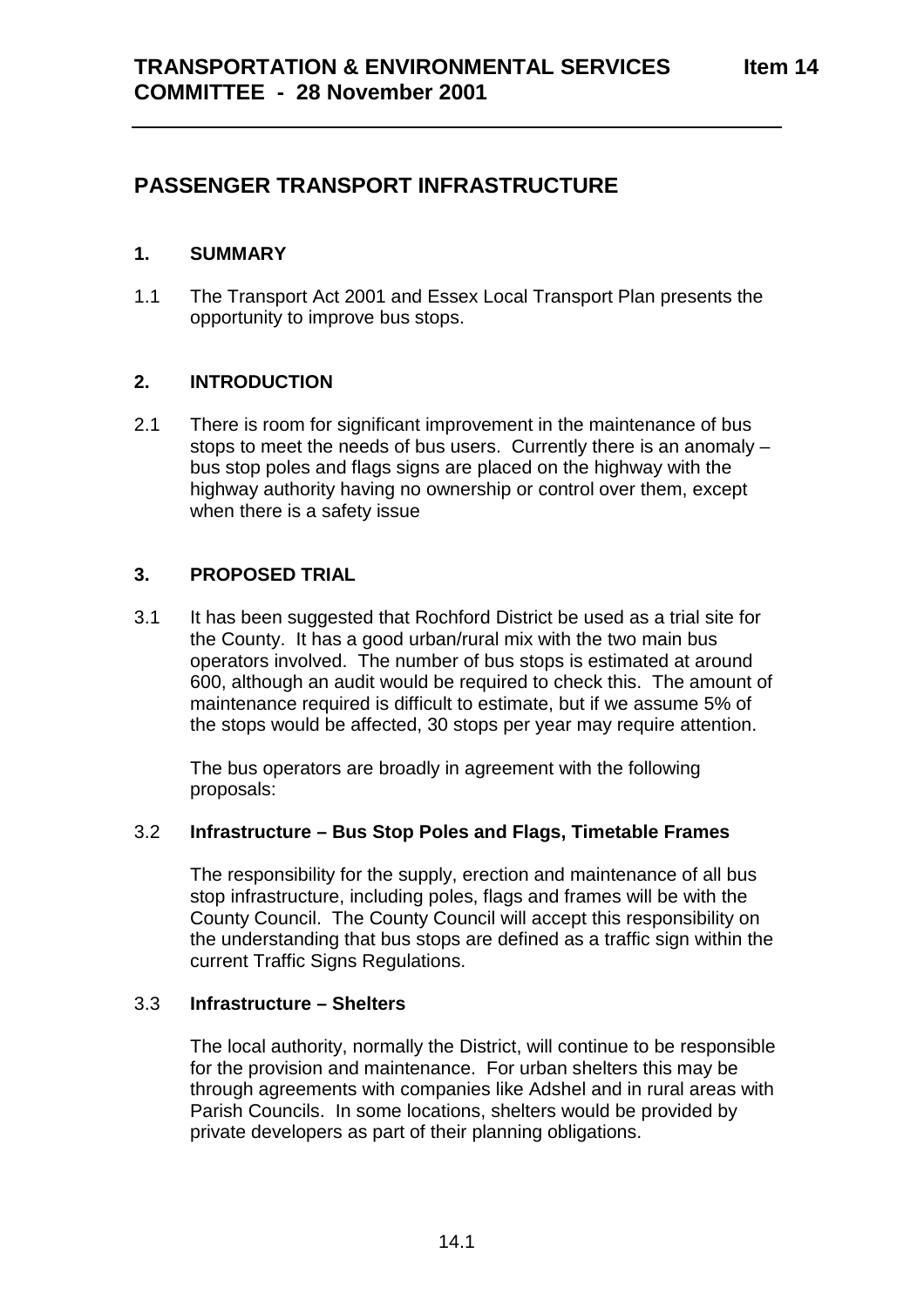- 3.4 **Bus Stop Poles and Flags** these will be supplied and maintained by the Area Highways and Transportation Manager using the partnered works contractor, Alfred McAlpine.
- 3.5 **Timetable Frames** the intention is to include these with the infrastructure; this will be a Local Authority responsibility - in this case Essex County Council. It may be that this is a responsibility of supply rather than fixing of maintenance. Further discussion will be required.
- 3.6 **Timetable Displays**  Bus operators will be responsible for 'posting' information in frames and keeping information up to date.

#### 3.7 **Role of the Borough Council in Cleaning Foot Way Area**

Discussions will be required with Rochford District Council concerning cleaning regimes for foot ways around bus stops/shelters, seats, glass and frames/timetable displays, litter bins, street lighting, etc. This would be part of a partnership agreement.

Subject to the various agreements required, the trial would start in 2002/3

#### **4. CRIME AND DISORDER IMPLICATIONS**

4.1 It should be possible to address some of the effects of vandalism at bus stops within the trial.

#### **5. ENVIRONMENTAL IMPLICATIONS**

5.1 Improved levels of confidence may lead to an increase in the use of buses.

#### **6. RESOURCE IMPLICATIONS**

6.1 Whilst detailed funding arrangements have yet to be finalised, the improved maintenance of bus stops would be funded from the Local Transport Plan so there would not be an additional burden on the existing budget allocated to highway maintenance in Rochford District.

### **7. PARISH IMPLICATIONS**

7.1 Parishes served by bus routes should benefit from a higher level of bus stop maintenance.